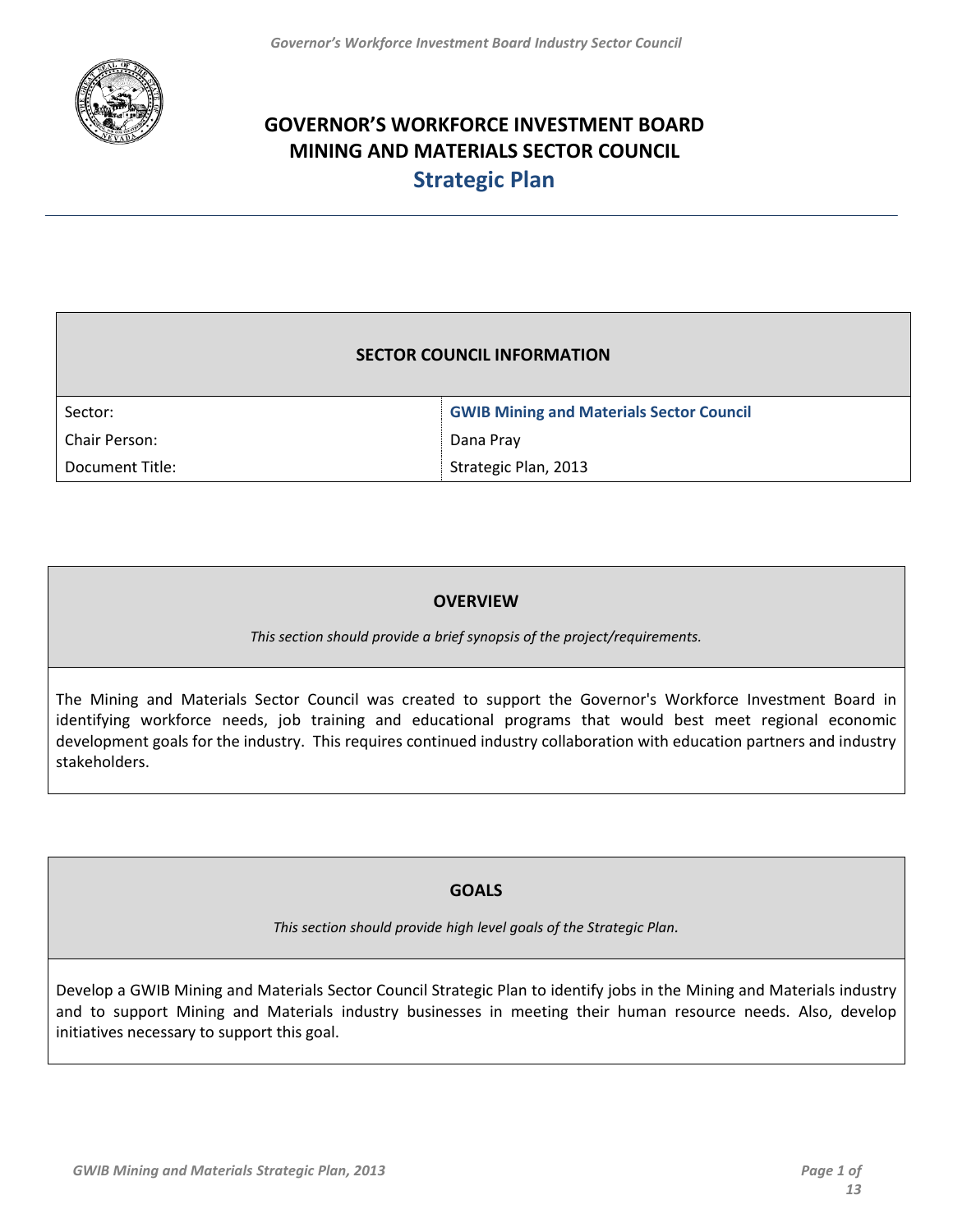#### **SCOPE OF WORK AND DELIVERABLES**

*The plan should be broken down into the following: defined Objective, Strategy (to meet the objective) and Action(s) (tied to the Strategy)*

| Objective 1.                                                                                                                                                                                | Strategy                                                                                                                                                                                                         | <b>Action Plan</b>                                                                                                                                                                                                                                                                                                                                                       |  |
|---------------------------------------------------------------------------------------------------------------------------------------------------------------------------------------------|------------------------------------------------------------------------------------------------------------------------------------------------------------------------------------------------------------------|--------------------------------------------------------------------------------------------------------------------------------------------------------------------------------------------------------------------------------------------------------------------------------------------------------------------------------------------------------------------------|--|
| Maintain communication with the<br><b>Governor's Office of Economic</b><br>Development to determine the<br>workforce training needs of<br>companies moving to or expanding in<br>the state. | Maintain active engagement with<br>GOED.                                                                                                                                                                         | Have the collaboration of the GOED<br>Industry Specialist on the Council.                                                                                                                                                                                                                                                                                                |  |
| Objective 2.                                                                                                                                                                                | Strategy                                                                                                                                                                                                         | <b>Action Plan</b>                                                                                                                                                                                                                                                                                                                                                       |  |
| Identify the critical jobs, skills and<br>competencies needed by the<br>workforce for the industry sector.                                                                                  | Survey of the employers in the<br>industry to identify critical jobs that<br>are difficult to fill and estimate the<br>number of those jobs that will need to<br>be filled each year for the next five<br>years. | Focus on those jobs that are the most<br>critical in terms of need and ability to<br>fill.<br>Employers will need to define career<br>pathways, skills required for each and<br>identify what certifications would be<br>appropriate for various levels in a<br>career pathway. Employers need to<br>adopt industry recognized<br>certifications and put these in place. |  |
| Objective 3.                                                                                                                                                                                | Strategy                                                                                                                                                                                                         | <b>Action Plan</b>                                                                                                                                                                                                                                                                                                                                                       |  |
| Map the talent pipeline for the sector<br>and identify where the talent needed<br>will come from now, in the near-term<br>and the future.                                                   | Increase students graduating from<br>high school and entering into the<br>industry. Take advantage of<br>unemployed workers from other<br>industries.                                                            |                                                                                                                                                                                                                                                                                                                                                                          |  |
| Objective 4.                                                                                                                                                                                |                                                                                                                                                                                                                  | Develop career pathways.<br><b>Action Plan</b>                                                                                                                                                                                                                                                                                                                           |  |
| Analyze and apply workforce<br>intelligence to recommend sector-<br>wide strategies to improve the talent<br>pipeline.                                                                      | Strategy<br>Gain input on workforce issues and<br>opportunities from the Sector Council<br>and industry employers.                                                                                               | Hold a workshop on August 15, 2013<br>to discuss the workforce shortage and<br>all of the issues that impact the<br>mining industry in having an adequate<br>and skilled workforce.                                                                                                                                                                                      |  |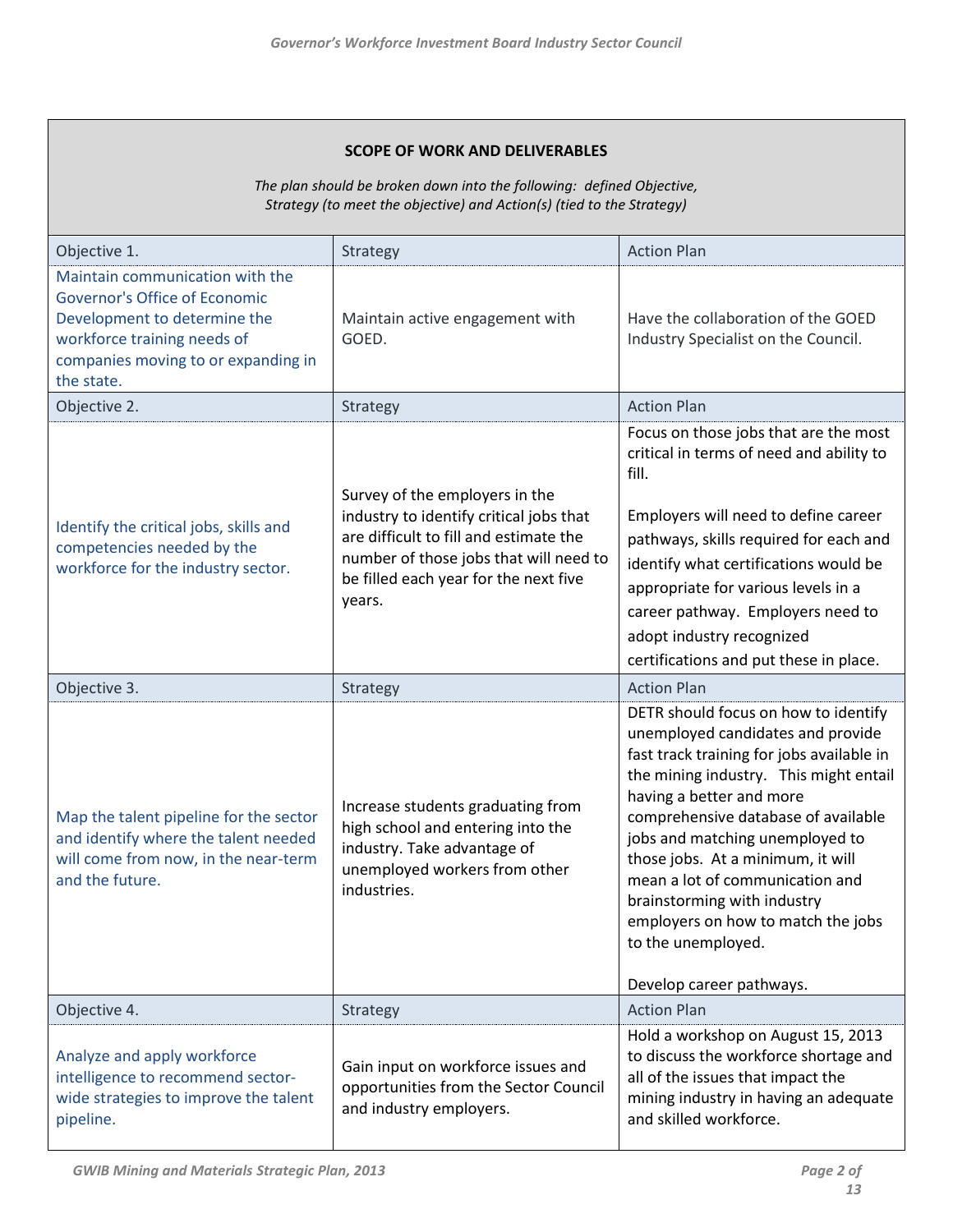| <b>SCOPE OF WORK AND DELIVERABLES</b><br>The plan should be broken down into the following: defined Objective,<br>Strategy (to meet the objective) and Action(s) (tied to the Strategy) |                                                                                                                                                                                                                                                                                                                |                                                                                                                                                                                                                                                                                                                                                                                                                                                                                                                                                                                                                                                          |
|-----------------------------------------------------------------------------------------------------------------------------------------------------------------------------------------|----------------------------------------------------------------------------------------------------------------------------------------------------------------------------------------------------------------------------------------------------------------------------------------------------------------|----------------------------------------------------------------------------------------------------------------------------------------------------------------------------------------------------------------------------------------------------------------------------------------------------------------------------------------------------------------------------------------------------------------------------------------------------------------------------------------------------------------------------------------------------------------------------------------------------------------------------------------------------------|
|                                                                                                                                                                                         |                                                                                                                                                                                                                                                                                                                | Communities in the mining region<br>must continue to find ways to make<br>the region attractive to a workforce<br>recruited outside of the area. Recruit<br>whole family, help spouses and<br>children with adjustments. Recruit in<br>other smaller communities rather<br>than urban areas. Adequate and<br>affordable housing must exist.<br>Amenities and services are expected<br>by workers from larger urban areas.<br>Adequate child care. Jobs for spouses.<br>Develop a list of best practices<br>relevant to the strategies from the<br>workshop.<br>DETR to provide us with turnover<br>rates for the industry which Jeremy is<br>working on. |
| Objective 5.                                                                                                                                                                            | Strategy                                                                                                                                                                                                                                                                                                       | <b>Action Plan</b>                                                                                                                                                                                                                                                                                                                                                                                                                                                                                                                                                                                                                                       |
| Review and recommend workforce<br>development funded training<br>curriculum, activities and credential<br>certifications for Mining and<br>Materials.                                   | K-12 Education must be changed to<br>include more focus on Career and<br>Technical education because currently<br>employers are reluctant to hire a<br>student graduating from high school<br>and frequently those students must<br>take remediation courses in order to<br>proceed with education or careers. | Complete Statewide CTE Inventory for<br>K-12 and Higher Education.<br>Determine what CTE courses should<br>exist in K-12 and what at College level.<br>Change K-12 to include more CTE.<br>Ensure students are learning basic<br>reading, writing and math at levels<br>that will not require remediation.<br>Teach soft skills to all students at an<br>appropriate grade level; Work ethic,<br>communication, appearance, etc.<br>Teach students what careers are<br>available to them and in particular<br>within their communities. This should<br>include careers, opportunities and<br>requirements for those careers.                             |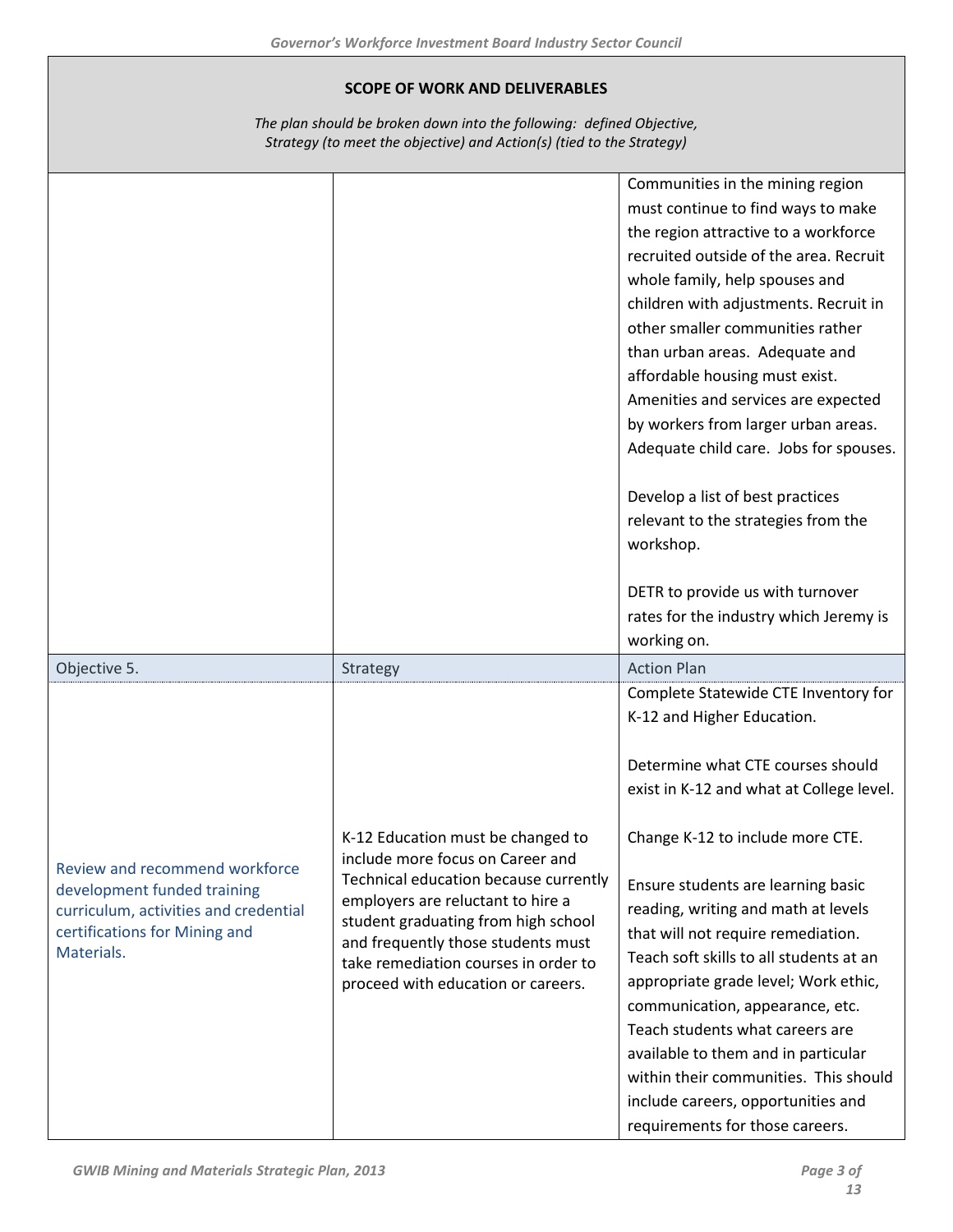#### **SCOPE OF WORK AND DELIVERABLES**

*The plan should be broken down into the following: defined Objective, Strategy (to meet the objective) and Action(s) (tied to the Strategy)*

|                                                                                                 |                                                                                                                                                                                                                                           | Teach more curriculum for career and<br>technical education. Obtain and<br>provide nationally recognized<br>certifications.                                                                                                                                                                                                                                                                                                                                                                                                                                                                                        |
|-------------------------------------------------------------------------------------------------|-------------------------------------------------------------------------------------------------------------------------------------------------------------------------------------------------------------------------------------------|--------------------------------------------------------------------------------------------------------------------------------------------------------------------------------------------------------------------------------------------------------------------------------------------------------------------------------------------------------------------------------------------------------------------------------------------------------------------------------------------------------------------------------------------------------------------------------------------------------------------|
|                                                                                                 |                                                                                                                                                                                                                                           | Find school(s) willing to take on a pilot<br>program and implement the<br>recommended curriculum changes.                                                                                                                                                                                                                                                                                                                                                                                                                                                                                                          |
|                                                                                                 |                                                                                                                                                                                                                                           | Elko County completed an inventory<br>and the Dream it Do it program<br>completed some in other<br>communities. Perhaps we can use<br>their template and extend it to a<br>statewide effort.                                                                                                                                                                                                                                                                                                                                                                                                                       |
|                                                                                                 |                                                                                                                                                                                                                                           | Expand the GBC MTC Program.                                                                                                                                                                                                                                                                                                                                                                                                                                                                                                                                                                                        |
| Objective 6.                                                                                    | Strategy                                                                                                                                                                                                                                  | <b>Action Plan</b>                                                                                                                                                                                                                                                                                                                                                                                                                                                                                                                                                                                                 |
| Identify and apply for federal funding<br>available for job training and<br>education programs. | Because Great Basin College is a<br>critical resource for the region and<br>must be funded adequately to not<br>only continue providing CTE but also<br>to expand, identify federal funding<br>sources to help GBC expand its<br>program. | Diversify and secure funding for MTC<br>and other CTE programs both now<br>and for the future. Identify<br>permanent funding sources to restore,<br>maintain and expand GBC funding as a<br>whole. Expand the MTC program -<br>include more welding and<br>instrumentation. Market to students<br>in all schools throughout the state and<br>perhaps in surrounding states. Identify<br>and provide industry recognized<br>certifications that are recognized<br>throughout the nation at appropriate<br>levels of completed courses.<br>Ansara Martino, DETR Grants & Policy<br>Analyst, and Todd Valline, Grants |
|                                                                                                 |                                                                                                                                                                                                                                           | Subcommittee Chairperson, will seek<br>federal funding sources in support of<br>industry's workforce development<br>needs.                                                                                                                                                                                                                                                                                                                                                                                                                                                                                         |
| Objective 7.                                                                                    | Strategy                                                                                                                                                                                                                                  | <b>Action Plan</b>                                                                                                                                                                                                                                                                                                                                                                                                                                                                                                                                                                                                 |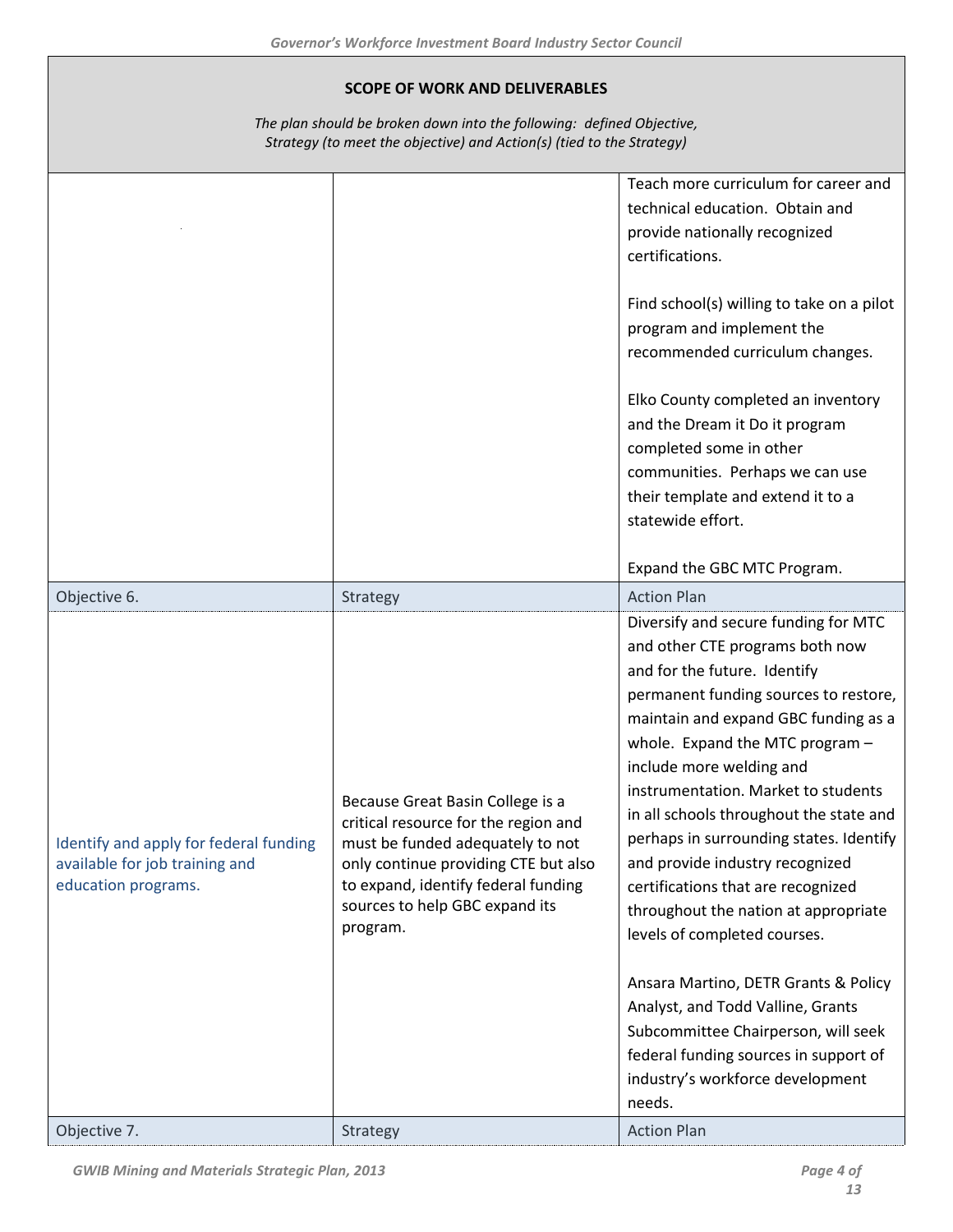#### **SCOPE OF WORK AND DELIVERABLES**

*The plan should be broken down into the following: defined Objective, Strategy (to meet the objective) and Action(s) (tied to the Strategy)*

| Generate public and private resources<br>(including, but not limited to, grants)<br>to support the sector's work and<br>projects.                                  | As Council identifies workforce<br>development needs, identify public<br>and private resources to help provide<br>funding. | Ansara Martino, DETR Grants & Policy<br>Analyst, and Todd Valline, Grants<br>Subcommittee Chairperson, will seek<br>public and private resources. |
|--------------------------------------------------------------------------------------------------------------------------------------------------------------------|----------------------------------------------------------------------------------------------------------------------------|---------------------------------------------------------------------------------------------------------------------------------------------------|
| Objective 8.                                                                                                                                                       | Strategy                                                                                                                   | <b>Action Plan</b>                                                                                                                                |
| Report to the Governor's Workforce<br>Investment Board the findings of the<br>council and provide guidance for<br>training policy formation and<br>implementation. | Attend GWIB quarterly meetings to<br>report the findings of the Council and<br>provide industry guidance.                  | Dana Pray, MMSC will report the<br>findings of the council and its<br>recommendations for training and<br>education policies to GWIB.             |

| <b>STRATEGIC PLAN TIME LINE</b>                                          |                                                                                                   |  |
|--------------------------------------------------------------------------|---------------------------------------------------------------------------------------------------|--|
| This section should provide a timeline for the completion of the project |                                                                                                   |  |
| Expected timeline for Strategic Plan completion?                         | Six (6) months. Due by September 30, 2013.<br>Note: Updates due each September 30 <sup>th</sup> . |  |

#### **TASKS/ASSIGNMENTS**

*This section should provide information regarding tasks/ assignments, specify which member or group within the Council is responsible for its completion, and include a specific timeline for the completion of the assignments*

| <b>Objective - Task/Assignment:</b>                                | <b>Assigned to:</b>     | <b>Completion Time:</b> |
|--------------------------------------------------------------------|-------------------------|-------------------------|
| Objective 1:                                                       |                         |                         |
| Maintain communication with GOED to determine workforce            | Todd Valline            | Ongoing                 |
| training needs of companies                                        |                         |                         |
| Objective 2:                                                       |                         |                         |
| Inventory critical jobs and their demanded skill sets and          | Dana Pray/Nancy Gray    | Complete                |
| competencies                                                       |                         |                         |
| Objective 3:                                                       |                         |                         |
| Map talent pipeline and identify what is needed now, in the near-  | Dana Pray/Nancy Gray    | Complete                |
| term and in the future                                             |                         |                         |
| Objective 4:                                                       | Strategic plan/Best     |                         |
| Analyze workforce intelligence to develop policies & strategies to | Practices sub-committee |                         |
| improve talent pipeline                                            |                         |                         |
| Objective 5:                                                       | ALL                     |                         |
| recommend workforce development<br>Review<br>and<br>training       |                         |                         |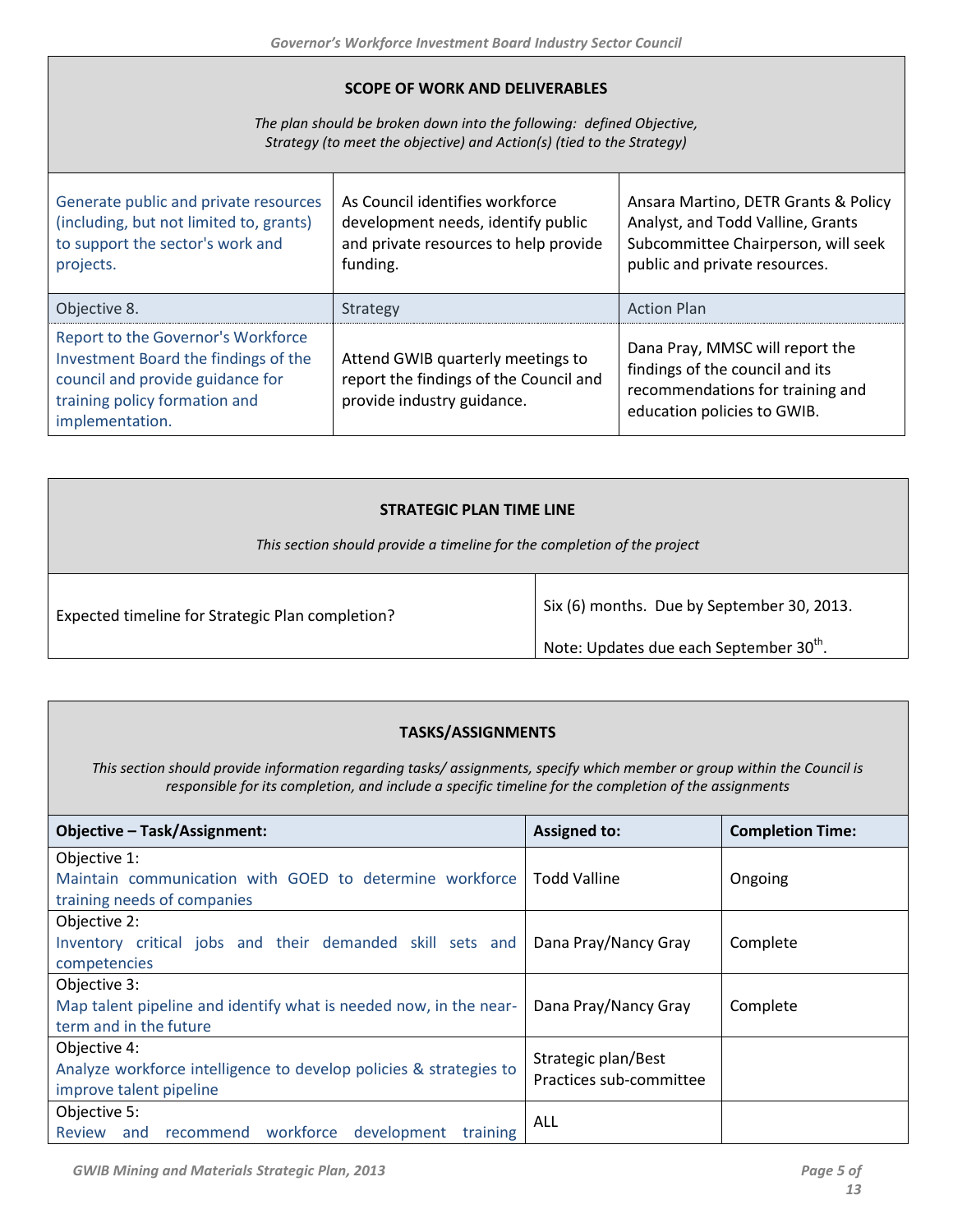### **TASKS/ASSIGNMENTS**

*This section should provide information regarding tasks/ assignments, specify which member or group within the Council is responsible for its completion, and include a specific timeline for the completion of the assignments*

| curriculum, activities and credential certifications                                                                      |                       |  |
|---------------------------------------------------------------------------------------------------------------------------|-----------------------|--|
| Objective 6:<br>Identify and apply for federal funding sources for training and<br>education                              | <b>DFTR</b>           |  |
| Objective 7:<br>Generate resources to support sector's work and projects                                                  | <b>DETR</b>           |  |
| Objective 8:<br>Report the findings of the council and its recommendations for<br>training and education policies to GWIB | Dana Pray, MMSC Chair |  |

### **GENERAL INFORMATION/COMMENTS**

*Provide any additional information/comments/documents for review that should be included in the Strategic Plan.*

**IMPORTANT NOTE:** Please bear in mind the following document is in "VERY ROUGH DRAFT" form at this point. It is intended as a discussion point and will be updated and revised after this meeting (MMSC 9-4-13 meeting). The strategic planning sub-committee felt that it was very important to provide the outcome of the workshop to the sector council for discussion and approval. Furthermore the document is a living document and will continue to evolve as we complete additional steps of the plan.

### **OVERVIEW**

The Mining and Materials Sector Council was created to support the Governor's Workforce Investment Board in identifying workforce needs, job training and educational programs that would best meet regional economic development goals for the industry. This requires continued industry collaboration with education partners and industry stakeholders.

The goals and objectives provided to the MMSC are being addressed through strategic planning. This document will be updated and expanded as the planning effort progresses. The goals and objectives that follow are addressed through a series of tasks that when finished, will provide strategies and implementation recommendations for addressing both short term and long term workforce requirements in the mining and materials industry.

### **GLOSSARY OF TERMS**

GWIB – Governor's Workforce Investment Board – A Board created by the Governor of Nevada to address workforce issues that provides guidance and direction through the Department of Employment Training and Rehabilitation.

DETR – Department of Employment, Training and Rehabilitation – DETR is a state agency that reports to the Governor and the GWIB and is responsible for Nevada's workforce policies and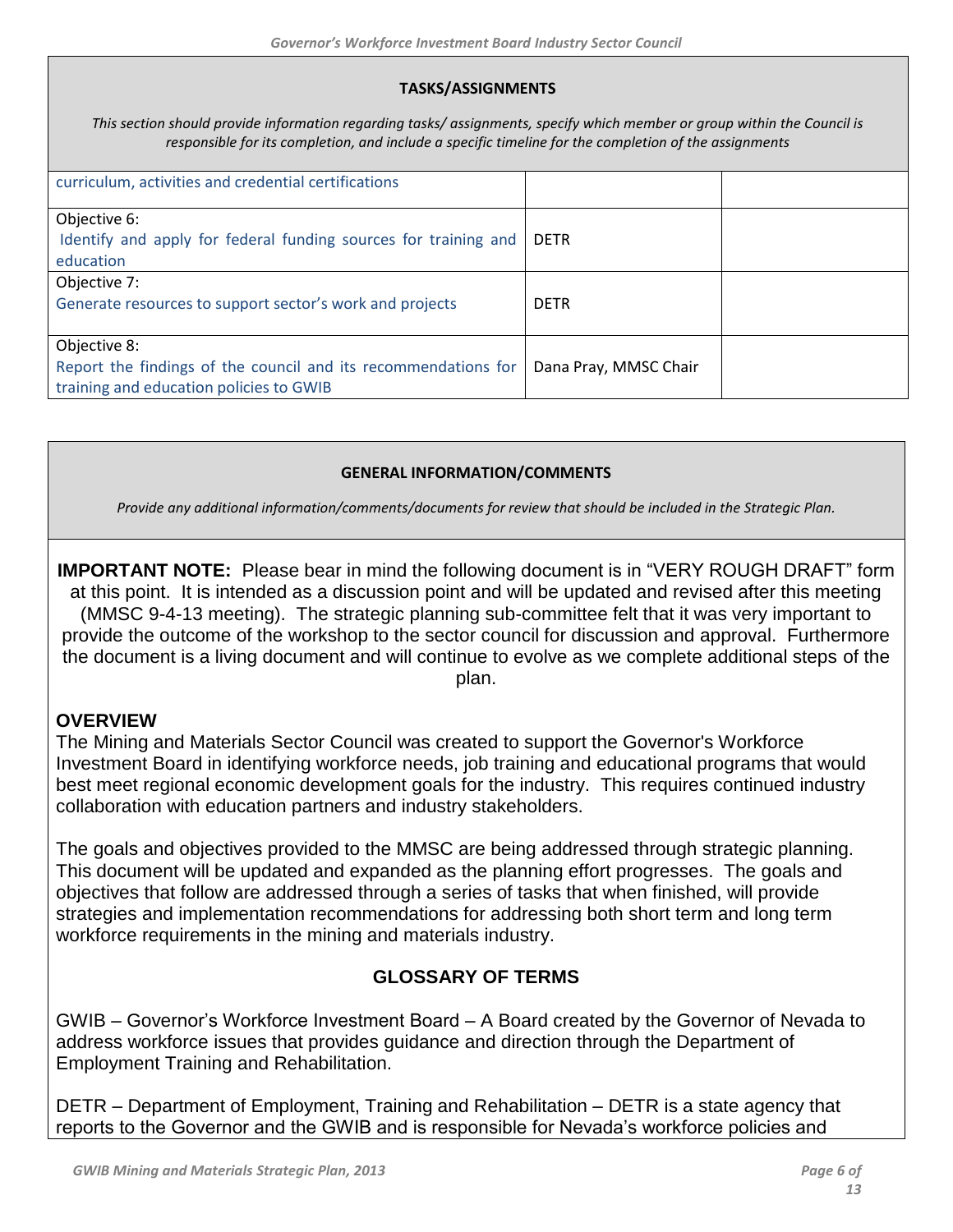*Provide any additional information/comments/documents for review that should be included in the Strategic Plan.*

practices which includes a variety of disciplines and responsibilities.

GOED – Governor's Office of Economic Development – GOED is responsible for Economic Development for the State of Nevada and sets statewide direction through strategic planning and legislation.

MMSC – Mining and Materials Sector Council – A council created by the GWIB and DETR to develop a strategic plan for workforce in the mining and materials sector.

WSU – Workforce Solutions Unit

GBC – Great Basin College

DIDI or Dream it Do it – A program created by the national manufacturers association that provides major changes to education to focus on workforce training

- MTC Maintenance Training Cooperative
- CTE Career and Technical Education
- K-12 Kindergarten through  $12<sup>th</sup>$  grade
- NNDA Northern Nevada Development Authority
- DOE Department of Education (State of Nevada)

NSHE – Nevada System of Higher Education – Community Colleges and Universities Also referred to as Higher Education

### **INFORMATION GATHERING**

The Mining and Materials Sector Council began working on a strategic plan in April of 2013. Several assignments were made and sub-committees created. The sub-committees are contained in **Exhibit A**.

One of the first tasks included a survey of the employers in the industry to identify critical jobs that are difficult to fill and estimate the number of those jobs that will need to be filled each year for the next five years. The outcome of that effort is included as **Exhibit B.** With hundreds of jobs in the Mining industry, the sector council focused on those jobs that are the most critical in terms of need and ability to fill.

An industry workshop was held on August 15, 2013 to gain input on workforce issues and opportunities. The Sector Council and industry employers were invited. The outcome of the workshop is reflected in the issues and opportunities sections that follow.

### **Issues**

The morning session was spent talking about the workforce shortage and all of the issues that impact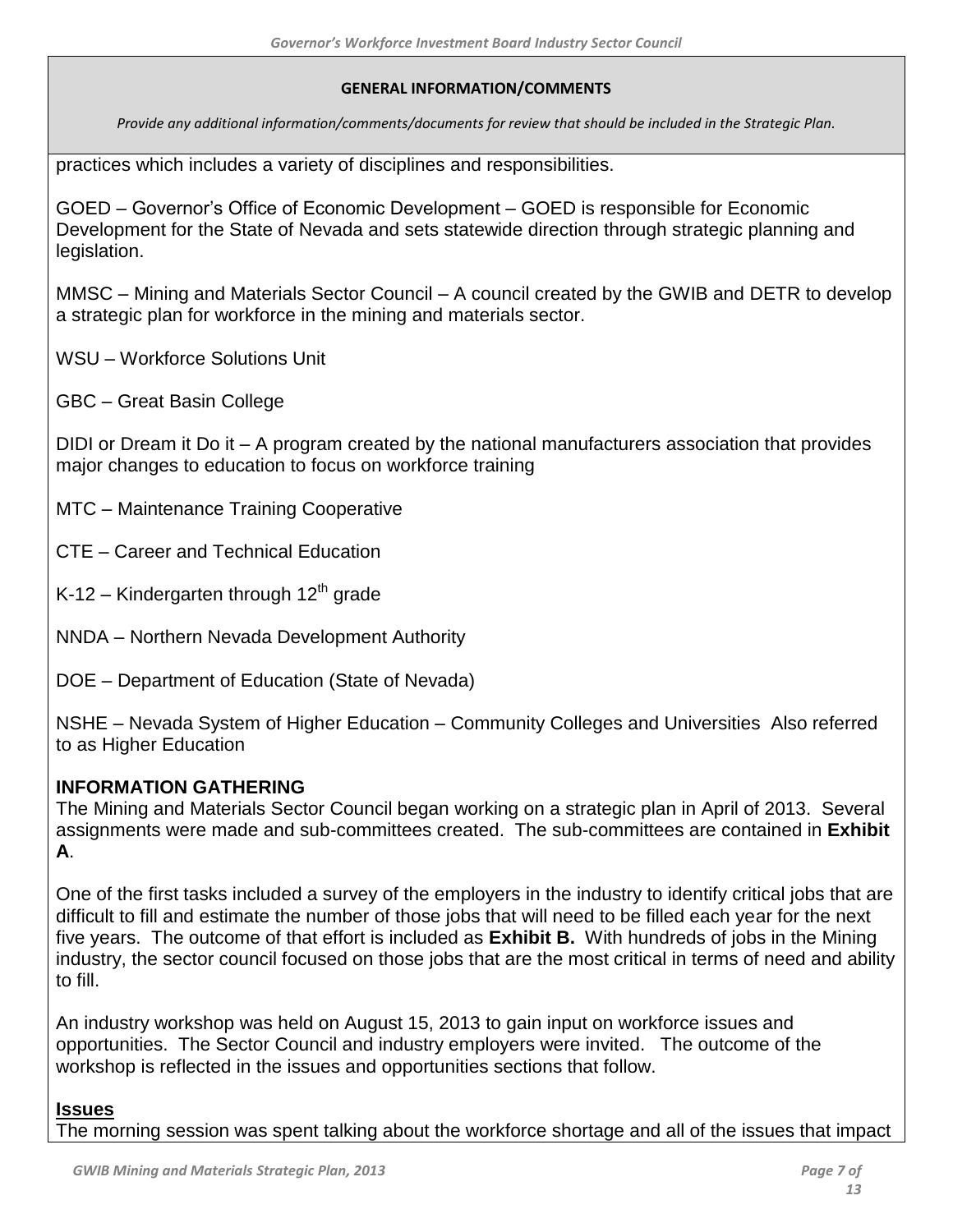*Provide any additional information/comments/documents for review that should be included in the Strategic Plan.*

the mining industry in having an adequate and skilled workforce. Input received included the following in no particular order;

- Lack of local workforce with the necessary skills, everyone that wants a job has one
- Do hire students from the MTC program but can only train so many entry level positions at a time, training takes senior level staff away from their jobs
- Nevada requires two years to get a certification that can be obtained in one year in other states. This forces students out of the state for their certifications and in order to obtain certifications that are nationally accepted standards
- GBC is currently at maximum capacity for the MTC program with both faculty and facilities.
- If we are able to hire an experienced employee locally it is because we are getting them from another industry employer which leaves them short.
- Some classes are creating a bottle neck for students in the MTC program where there are a limited number of classes available.
- GBC's funding continues to be reduced which is affecting their ability to train enough workers for the industry. There is a grave concern about the future as more funding cuts are to take place next year. GBC can only endure short term solutions for so long before they will be forced to make major cuts to programs.
- GBC must produce a larger number of MTC graduates and at higher levels
- High schools are not offering enough technical education classes and/or there is no standard and transferable certification.
- Students don't know what careers are available to them, particularly at the appropriate age to start making decisions early in K-12 on what classes to take.
- Students are lacking in soft skills when they graduate and require remediation before college or working. Basic reading, writing, and math are lacking.
- Soft skills such as being on time, dressing appropriately, communicating and a variety of other basic life skills are inadequate for college or work. Employers need mature workers and prefer those who have completed GBC's MTC program, high school graduates tend not to be very mature.
- Still have a high percentage of students who are told to avoid mining and a community that doesn't understand what mining is and what jobs are available. The boom and bust myth is also being perpetuated as a reason to not work in the mining industry.
- Need a consistent ongoing marketing program in K-12 of jobs that are available in their community. Need to devote more than one day a year to explore careers.
- The industry needs to define critical jobs and provide career pathways in order for schools to build curriculums accordingly.
- Recruiting from out of the area is difficult for the following reasons;
	- $\circ$  Moving to a rural location where there are less amenities and services
	- $\circ$  Housing is expensive and many cannot afford the expensive homes and apartments being built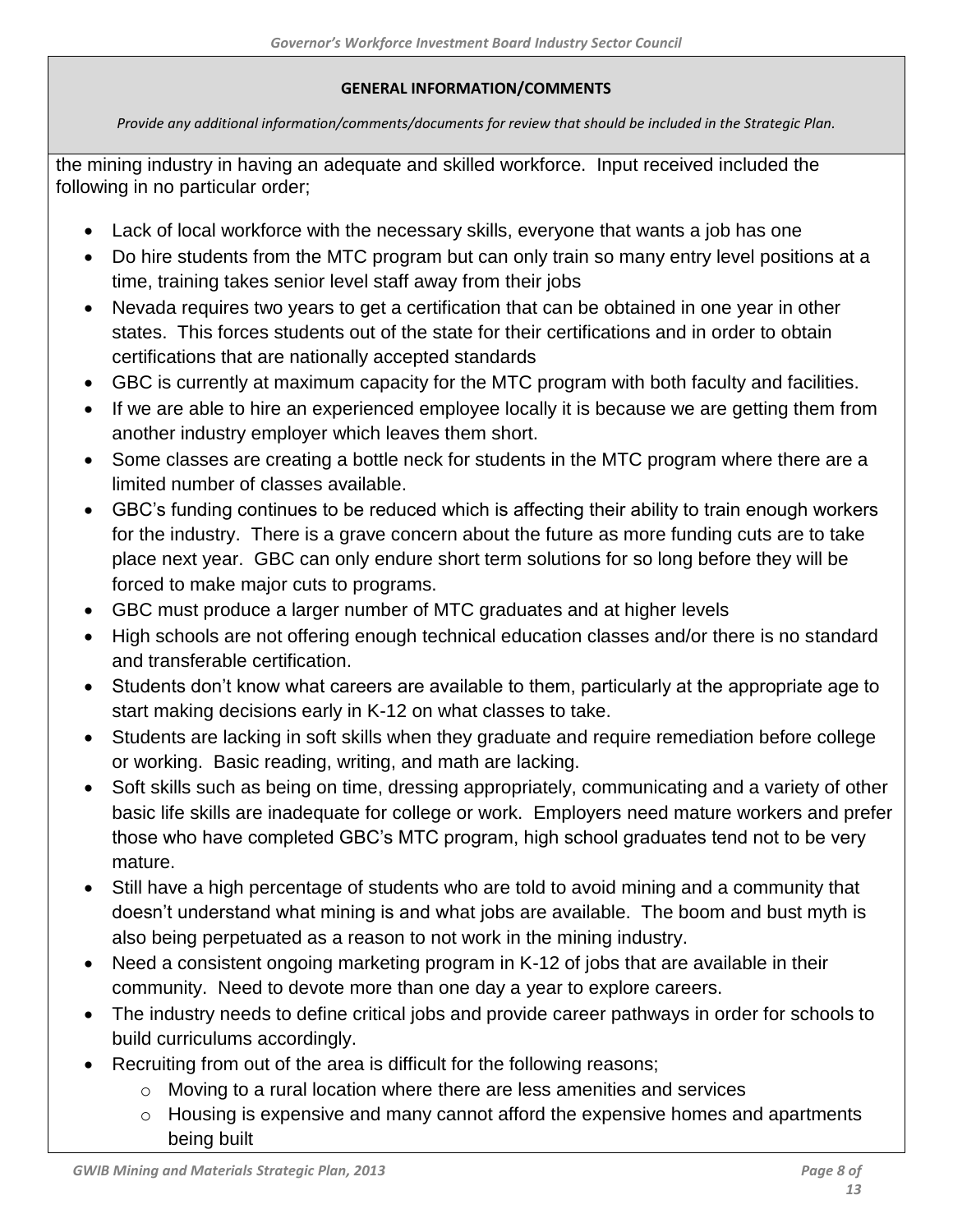*Provide any additional information/comments/documents for review that should be included in the Strategic Plan.*

- o People do not want to live in motel rooms waiting for housing to become available
- $\circ$  Spouses cannot find gainful employment mid level jobs are few and child care is very difficult to find.
- o Many non-locals end up being transient, traveling home on weekends and living in temporary quarters during the work week.
- Marketing and research funding does not exist to recruit students to the MTC program from schools throughout the state. Perhaps we should market to surrounding states as well?
- Out of state or area candidate retention, need demographics for successful relocation

## **Opportunities**

The afternoon session focused on assets and opportunities to resolve our workforce shortages. GBC is a great resource and one that has always produced the skills the mining industry requires. Continued funding cuts concern the industry as they feel the MTC programs should be expanded. The mining industry continues to do their fair share to fund these programs.

Specific strategies to produce the workforce we need include several areas; K-12, Higher education, employers, communities and the MMSC/DETR. Each is discussed below.

# **K-12 Education**

K-12 Education must be changed to include more focus on Career and Technical education. Currently, employers are reluctant to hire a student graduating from high school and frequently those students must take remediation courses in order to proceed with education or careers.

- Ensure students are learning basic reading, writing and math at levels that will not require remediation.
- Teach soft skills to all students at an appropriate grade level; Work ethic, communication, appearance, etc.
- Teach students what careers are available to them and in particular within their communities. This should include careers, opportunities and requirements for those careers.
- Teach more curriculum for career and technical education
- Obtain and provide nationally recognized certifications

# **Great Basin College**

Great Basin College is a critical resource for the region and must be funded adequately to not only continue providing CTE but also to expand;

- Diversify and secure funding for MTC and other CTE programs both now and for the future.
- Identify permanent funding sources to restore, maintain and expand GBC funding as a whole.
- Expand the MTC program include more welding and instrumentation
- Market to students in all schools throughout the state and perhaps in surrounding states.
- Identify and provide industry recognized certifications that are recognized throughout the nation at appropriate levels of completed courses.

# **Industry Employers**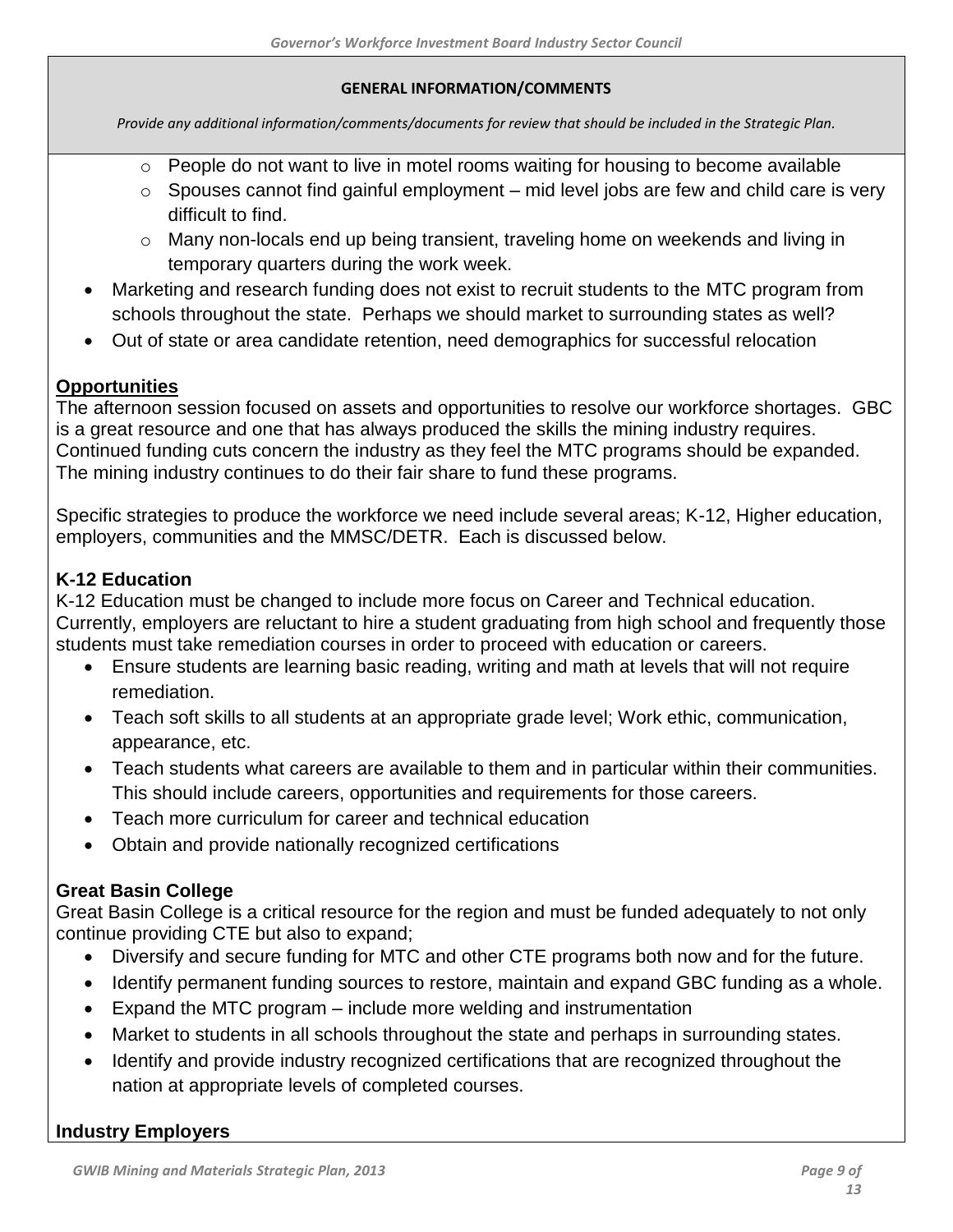*Provide any additional information/comments/documents for review that should be included in the Strategic Plan.*

Employers will need to make changes as well in order for the above to work.

- Employers will need to define career pathways, skills required for each and identify what certifications would be appropriate for various levels in a career pathway.
- Employers need to adopt industry recognized certifications and put these in place.
- Recruit whole family, help spouses and children with adjustments
- Recruit in other smaller communities rather than urban areas.

# **Mining Region communities**

Communities in the mining region must continue to find ways to make the region attractive to a workforce recruited outside of the area.

- Adequate and affordable housing must exist
- Amenities and services are expected by workers from larger urban areas
- Adequate child care
- Jobs for spouses

# **Mining and Materials Sector Council/DETR**

- The Mining and Materials Sector Council must take what they have learned and compare notes with the other sector councils to determine where there are overlaps and similar information. The sector councils may need to produce an overall plan that represents all sectors.
- We also need to understand which jobs may be jobs that are used in other industries and if so, what the magnitude of need is when we add all industry needs over the next five years.
- We think that all sectors would benefit from doing a statewide inventory for CTE programs at both K-12 and higher education. Elko County completed an inventory and the Dream it Do it program completed some in other communities. Perhaps we can use their template and extend it to a statewide effort.
- We also asked the DETR to provide us with turnover rates for the industry which Jeremy is working on. We sent him examples provided by Bill Sims of Humboldt County.
- We talked about how we might take advantage of unemployed workers from other industries. DETR should focus on how to identify unemployed candidates and provide fast track training for jobs available in the mining industry. This might entail having a better and more comprehensive database of available jobs and matching unemployed to those jobs. At a minimum, it will mean a lot of communication and brainstorming with industry employers on how to match the jobs to the unemployed.

# **NEXT STEPS**

Some of the opportunities and strategies discussed previously have far reaching impacts and cannot be accomplished without the participation of others. At a minimum, items we are proposing will likely require changes at the state level in the Department of Education, Legislature and Governor's office. We will also need to find school(s) willing to take on a pilot program and implement the recommended curriculum changes. There is more work necessary to determine to what extent others will need to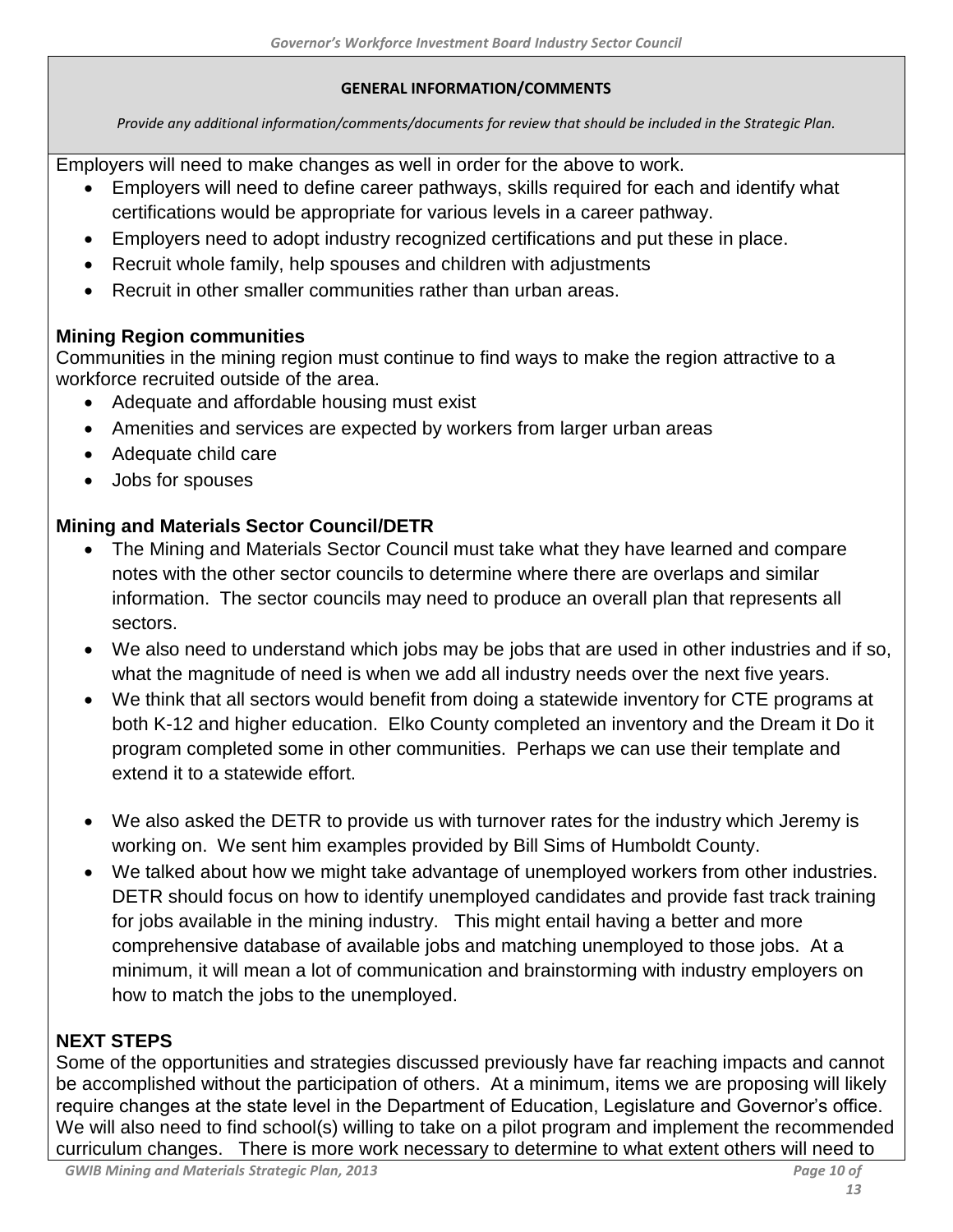*Provide any additional information/comments/documents for review that should be included in the Strategic Plan.*

be involved and what will need to be done.

The next step in our planning effort will be to explore more detail from the opportunities identified in the workshop. This section lists the tasks to be accomplished as a result of the workshop and assigns those tasks to the various sub-committees. Upon completion of these tasks, we will summarize again and provide a new list of tasks to be completed and ultimately a final report with recommended strategies for the WFIB. The tasks are also listed in the order in which they should be completed.

# **Tasks to be completed:**

## **Complete Statewide CTE Inventory for K-12 and Higher Education – Assign to Education and Training sub-committee**

 Every sector council will need this information; Elko County completed this effort two years ago but should be updated. The NNDA and Dream it do it initiative have completed this inventory in some other counties. We should utilize what already exists and complete throughout the state as needed. Perhaps we can reach out to the Department of Education and the Board of Regents to assist.

# **Determine what CTE courses should exist in K-12 and what at College level – Assign to Education and Training sub-committee**

- Identify all CTE courses that would be desirable
- Compare the desired courses with actual course offerings in K-12 and colleges
- Identify gaps and desired new courses
- Identify what courses should be offered in K-12 and college

# **Develop a list of best practices relevant to the strategies from the workshop – Assign to Best Practices sub-committee**

- We have the dream it do it initiative as a best practice, it will need to be documented and included as a best practice. Documentation needs to be a summary of what the program is and how it provides solutions to our strategies.
- We also have the program that was implemented in Winnemucca associated with learning about college which must also be summarized and included on the list
- Research other programs throughout the nation that have been implemented and are successful workforce initiatives in education.
- Determine which programs might fit, if they can be obtained. We know at this point that the Dream it Do it model will work for much of the opportunities but there may be other solutions or better ones than DIDI.

# **Develop career pathways – Assign to Industry Employers sub-committee**

 Work with employers in the industry to develop career pathways and job descriptions for each critical job (utilize the ones done by the Dream it Do it project as a starting point)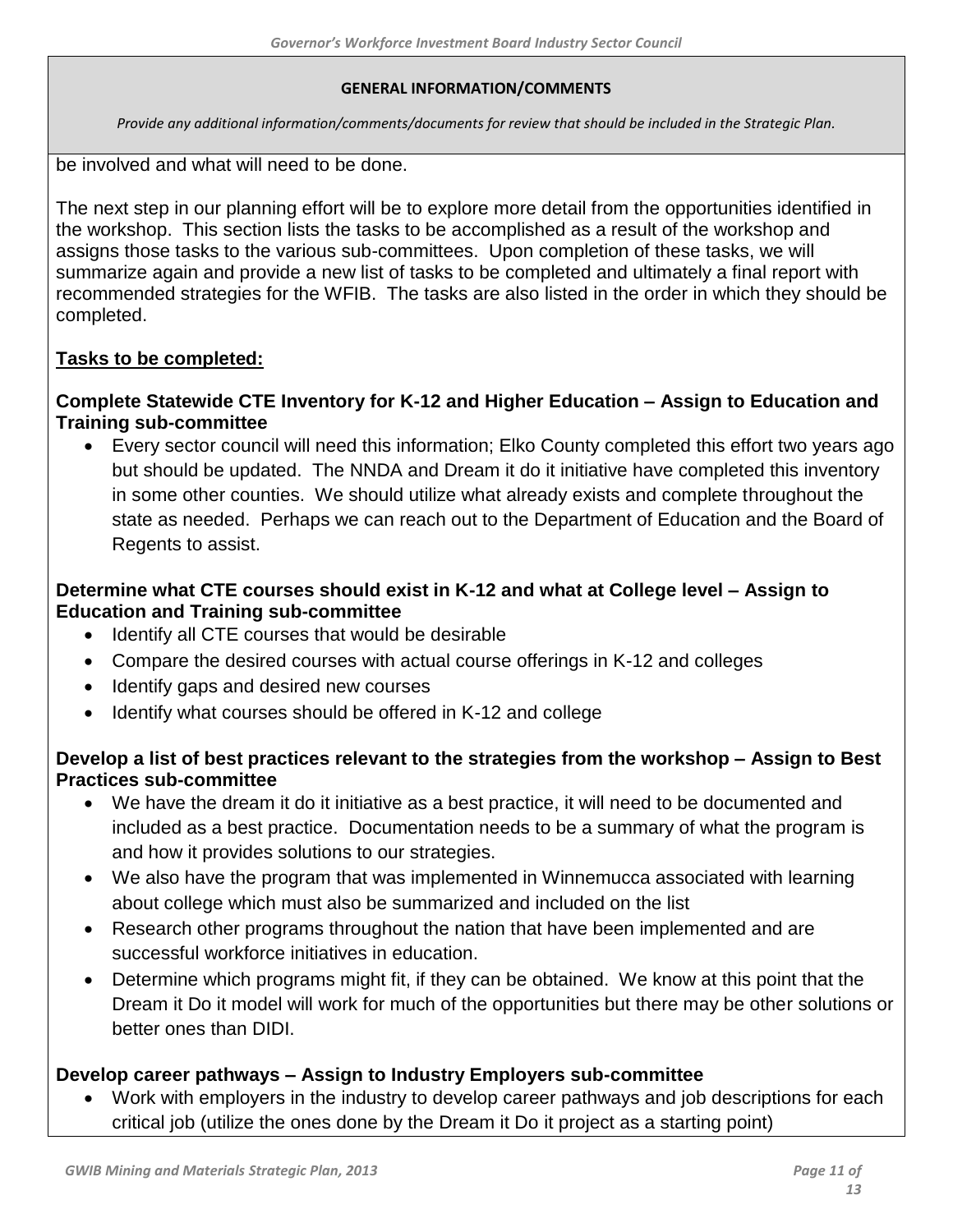*Provide any additional information/comments/documents for review that should be included in the Strategic Plan.*

- Identify what industry recognized certifications would be helpful and at what points in the career ladder they should exist.
- Work with the sub-committee on the K-12 and GBC expansions to identify skills and training required.

## **Expand the GBC MTC Program – Assign to Education and Training, CTE sub-committee**

- Plan for expanding the MTC program for more instrumentation, welding and other classes causing a bottle neck. This plan must include all of the elements needed and cost estimates to complete; # teachers, facilities, equipment, etc.
- Utilize the numbers from the employer surveys and determine how many students will need to be trained yearly. Work with others to determine how many other industries require those skills as well and modify the number of jobs needed accordingly.
- Identify what other colleges throughout Nevada are providing the same training as GBC and how many students they can train.
- Be prepared to work with other sector councils to address on a larger scale and statewide.
- Explore funding sources to restore GBC's funding and expanded funded for the above

# **Change K-12 to include more CTE – Assign to Education and Training, K-12 sub-committee**

- Identify what is required to change the curriculum
- Identify specific skills to be taught and at what grades
- Identify how basic skills such as reading, writing and math are improved to eliminate the need for remediation after high school
- Identify what industry recognized standards exist and what classes will be required to work toward those for each critical job.
- Develop proposed new classes and changes to the existing curriculums
- Identify high level estimated costs and changes required to implement the revised curriculum
- Find a pilot school willing to implement the new curriculum
- Identify all the details associated with the pilot program including performance measures to monitor progress and success
- Identify what is required to gain approval and implement the pilot program

Each sub-committee should be prepared to provide a status report of their progress at the regular monthly meetings of the MMSC. We fully expect that there will be revisions and additions to these task lists as work begins and more detail is discovered.

### APPENDIX

Exhibit A – List of sub-committees Exhibit B – Employer survey of critical jobs and estimate of number needed